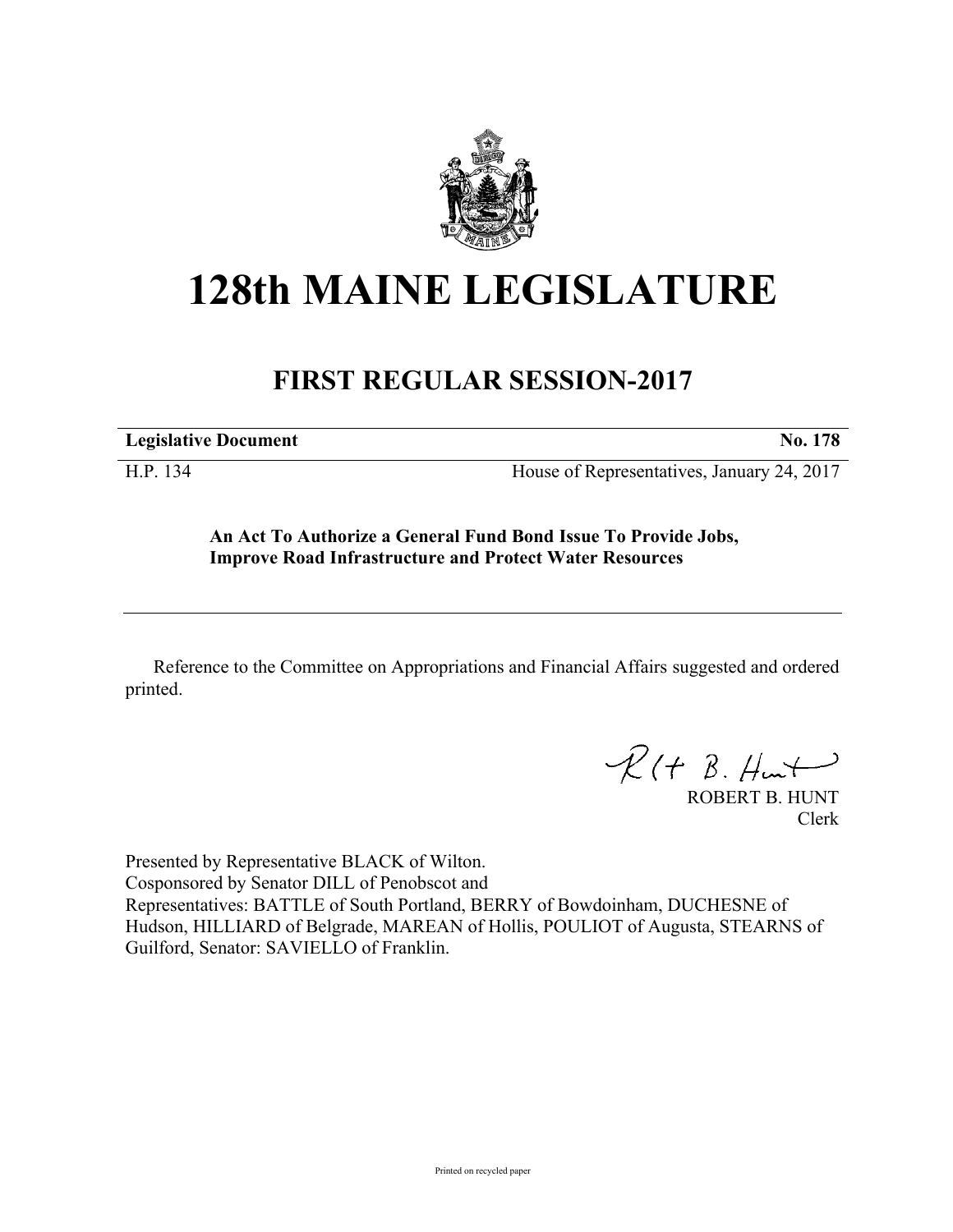**Preamble.** Two thirds of both Houses of the Legislature deeming it necessary in accordance with the Constitution of Maine, Article IX, Section 14 to authorize the issuance of bonds on behalf of the State of Maine to provide funds as described in this Act,

**Be it enacted by the People of the State of Maine as follows:**

 **Sec. 1. Authorization of bonds.** The Treasurer of State is authorized, under the direction of the Governor, to issue bonds in the name and on behalf of the State in an amount not exceeding \$5,000,000 for the purposes described in section 5 of this Act. The bonds are a pledge of the full faith and credit of the State. The bonds may not run for a period longer than 10 years from the date of the original issue of the bonds.

 **Sec. 2. Records of bonds issued; Treasurer of State.** The Treasurer of State shall ensure that an account of each bond is kept showing the number of the bond, the name of the successful bidder to whom sold, the amount received for the bond, the date of sale and the date when payable.

 **Sec. 3. Sale; how negotiated; proceeds appropriated.** The Treasurer of State may negotiate the sale of the bonds by direction of the Governor, but no bond may be loaned, pledged or hypothecated on behalf of the State. The proceeds of the sale of the bonds, which must be held by the Treasurer of State and paid by the Treasurer of State upon warrants drawn by the State Controller, are appropriated solely for the purposes set forth in this Act. Any unencumbered balances remaining at the completion of the project in this Act lapse to the Office of the Treasurer of State to be used for the retirement of general obligation bonds.

 **Sec. 4. Interest and debt retirement.** The Treasurer of State shall pay interest due or accruing on any bonds issued under this Act and all sums coming due for payment of bonds at maturity.

 **Sec. 5. Disbursement of bond proceeds from General Fund bond issue.**  The proceeds of the sale of the bonds authorized under this Act must be expended as designated in the following schedule under the direction and supervision of the agencies and entities set forth in this section.

- **ENVIRONMENTAL PROTECTION,**
- **DEPARTMENT OF**

- Provides funds for cost sharing of at least 50% on projects that correct downstream pollution issues.
- Total \$5,000,000 \$5,000,000 \$5,000,000 \$5,000,000 \$5,000,000 \$5,000 \$5,000 \$5,000 \$5,000 \$5,000 \$1,000 \$1,000 \$1,000 \$1,000 \$1,000 \$1,000 \$1,000 \$1,000 \$1,000 \$1,000 \$1,000 \$1,000 \$1,000 \$1,000 \$1,000 \$1,000 \$1,000 \$1,000

 **Sec. 6. Contingent upon ratification of bond issue.** Sections 1 to 5 do not become effective unless the people of the State ratify the issuance of the bonds as set forth in this Act.